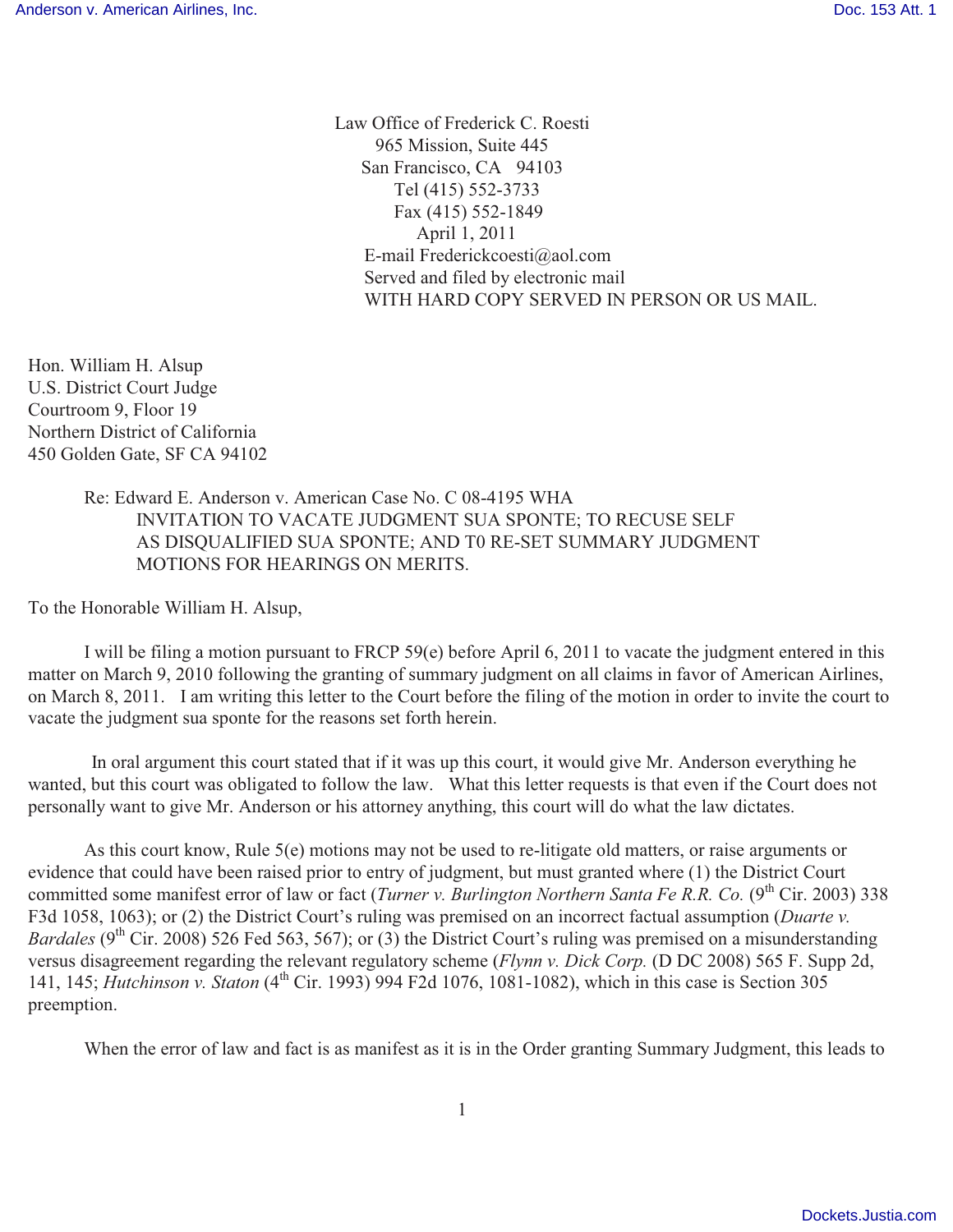the inevitable inference that the decision was based on some other impermissible factor, such as impermissible attitudes toward a defendant's attorney, or the defendant, or economic or racial class distinctions, or in reaction to the Affidavit to Disqualify this judge that was filed by Mr. Anderson in December 2009 in this action.

At that time, Mr. Anderson requested disqualification of this Judge on the grounds that this Court did not make any distinction between "assigning an African American male to work at one location" and the isolating of an African American male from other employees to "keep him in his place" which he was held up to ridicule before fellow sky cap because he was restricted to working where there was no passenger traffic, and prohibited from working where he could make tip income, despite the fact that he had seniority rights to select his location.

## **So, when the manifest errors of law and fact are laid bare, as they are below, that inference is raised to a level of probability that requires a judge to disqualify himself, no matter what he thinks of Mr. Anderson, or Mr. Anderson's attorney, or the economic interests of American Airlines and its executives in contrast to the sky caps who depend upon tip income.**

So, when in response to Mr. Anderson's attorney who asked the court to put aside his personal prejudices, this Court responded, "If it was up to me, I would give Mr. Anderson everything he wants, but I am obligated to follow the law." What Mr. Anderson and his Attorney heard was Mississippi Talk, circa Emmet Till, that sounded like this. "Boy, I sho like you, I'd sho like to let you swim in this here swimmin hole, but it ain't up to me, I don't make the rules. I jes follow them." And we know that meant.

So obvious were the Court's predilection in this matter, that American's counsel, Kenneth O'Brien, remarked to me even before we were out of the courtroom, that I had lost this one.

This is not a personal judgment, your honor. It's just that you can go to Harvard, and you can clerk for Justice Douglass, but old institutionalized race and class attitudes are deeply ingrained early. And they have strange ways of manifesting themselves –like a "concession to the shortness of life" --but when they do manifest themselves, then as someone who did attend Harvard, who did clerk for Justice Douglass, **the honorable thing to do is to disqualify yourself**

Then the matter can be heard by a judge without the pre-history of this Judge or this Judge's prehistory with my fumbling and shortcomings so that Mr. Anderson, now approaching age 78, **is not denied by delay the due process that the law requires, when this Court has it in its power to do what honor requires.**

This need to disqualify itself was first demonstrated by the Court, itself. First, this Court was shown a photograph of American Airline's Bag Charges taken about 10 feet from the sign, **and all the court saw, like the public, was the Bag Fee.** Second, the Court was shown a photograph of the same sign, taken about 4 feet from the sign. Now, the Court could see the disclaimer at the bottom of the sign that the bag fee did not include tips. So, now the Court saw **what the average passengers does not see or read,** according to the sworn signed affidavits of Skycap Anderson, Skycap Patrick Jack, Skycap Steven Olson. See Opposition Exhibits 1, 2, 3). Finally, the Court was shown a third sign from another airline. There, at the very top of sign, the passengers could read, "Tips not included." These sign prompted this Court to comment out loud, "**Is that all you are arguing about?"** As if damages within the diversity jurisdiction of the court did not merit the court's attention or that of a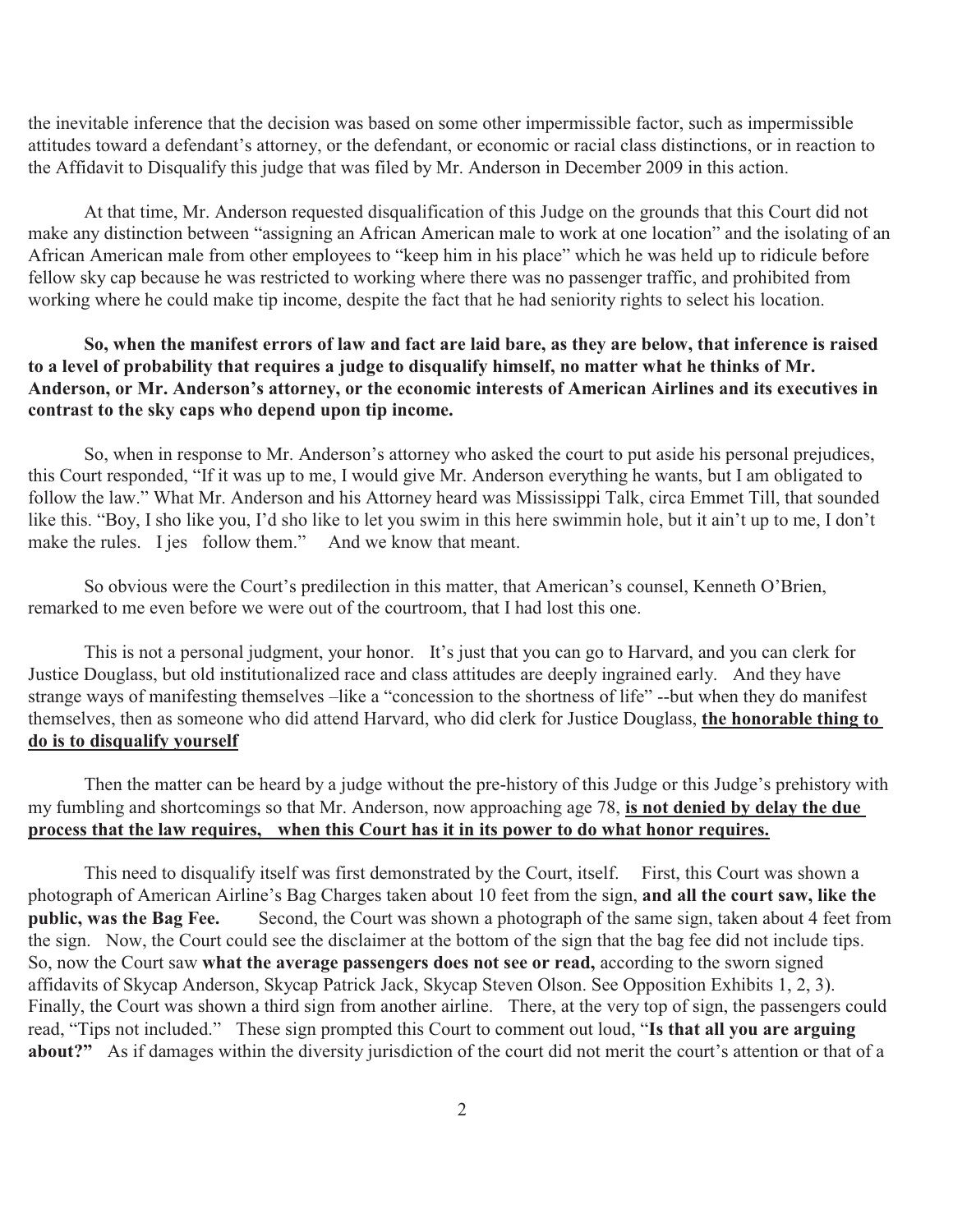jury.

**Inferences of disqualification from manifest errors of law regarding the Breach of Contract Cause of Action, including the Status Quo Agreement and, alternatively, the American Employment Agreement :**  The District Court committed manifest error of law and fact in granting summary judgment on the breach of contract cause of action on the grounds that the right to tip income under the Status Quo Agreement with American in August 2005 required interpretation of a defunct collective bargaining agreement under the bankrupt TWA that pre-dated year2000.

This finding itself was highly suspect. The only actual evidence regarding the terms of the Status Quo agreement did not come from the defunct TWA collective bargaining agreement from the sworn testimony of Mr. Anderson, from Admissions by American Supervisors to Mr. Anderson, and from the conduct of the parties from December 2001 to August 2005, when Mr. Anderson worked for American and was entitled to keep all tips and monies paid him by American's passengers without any account to American. For this purpose, the TWA collective bargaining agreement was totally irrelevant.

American itself recognized the defunct TWA collective bargaining agreement had no evidentiary value. It took no steps to put the defunct TWA collective bargaining agreement in evidence.

Therefore it was a manifest error of law to grant summary judgment on preemption grounds because the application of federal preemption under Section 305 of the Labor Relations Management Act of 1947 **only applies**  if the application of state law requires an interpretation of a collective bargaining agreement. See *Lingle v. Norge Division of Magic Chef, Inc. (1988)* 486 U.S. 399, 413.

Furthermore preemption under Section 305 **does not apply** to state law causes of action that neither encourage nor discourage the collective bargaining process ( *Metropolitan Life Insurance Company Case at* 471 U.S. 724. 755) and references to collective bargaining agreements do not defeat state causes of action where the state cause of action has no direct or detrimental effect on federal statutory rights of employees. *Livadas v. Bradshaw* 512 U.S. 107, 134.

Here, the Breach of Contract cause of action in the Second Amended Complaint read:

Defendant's conduct, as set forth above, constitutes a breach of contract with plaintiff. Among other things, plaintiff was employed by American Airlines under a Status Quo Agreement that was to ensure plaintiff would retain all the collective bargaining benefits he had enjoyed as a skycap prior to his employment for American when it purchased Transworld Airlines, and at all times herein, plaintiff worked for American Airlines under a contract, express of implied, oral or written, that provided for plaintiff to have gratuities and tip income as part of his compensation. In imposing the \$2 bag fee and \$15-\$25-\$100 baggage fees, and additional fees, defendant breached the terms of its contract with plaintiff and therefore plaintiff is entitled to the relief sought below."

(Second Amended Complaint, Par 36, page 10, lns 3-11)

This is "notice" pleading. It gave American notice that imposition of the \$2 per bag fee and \$15-\$25-\$100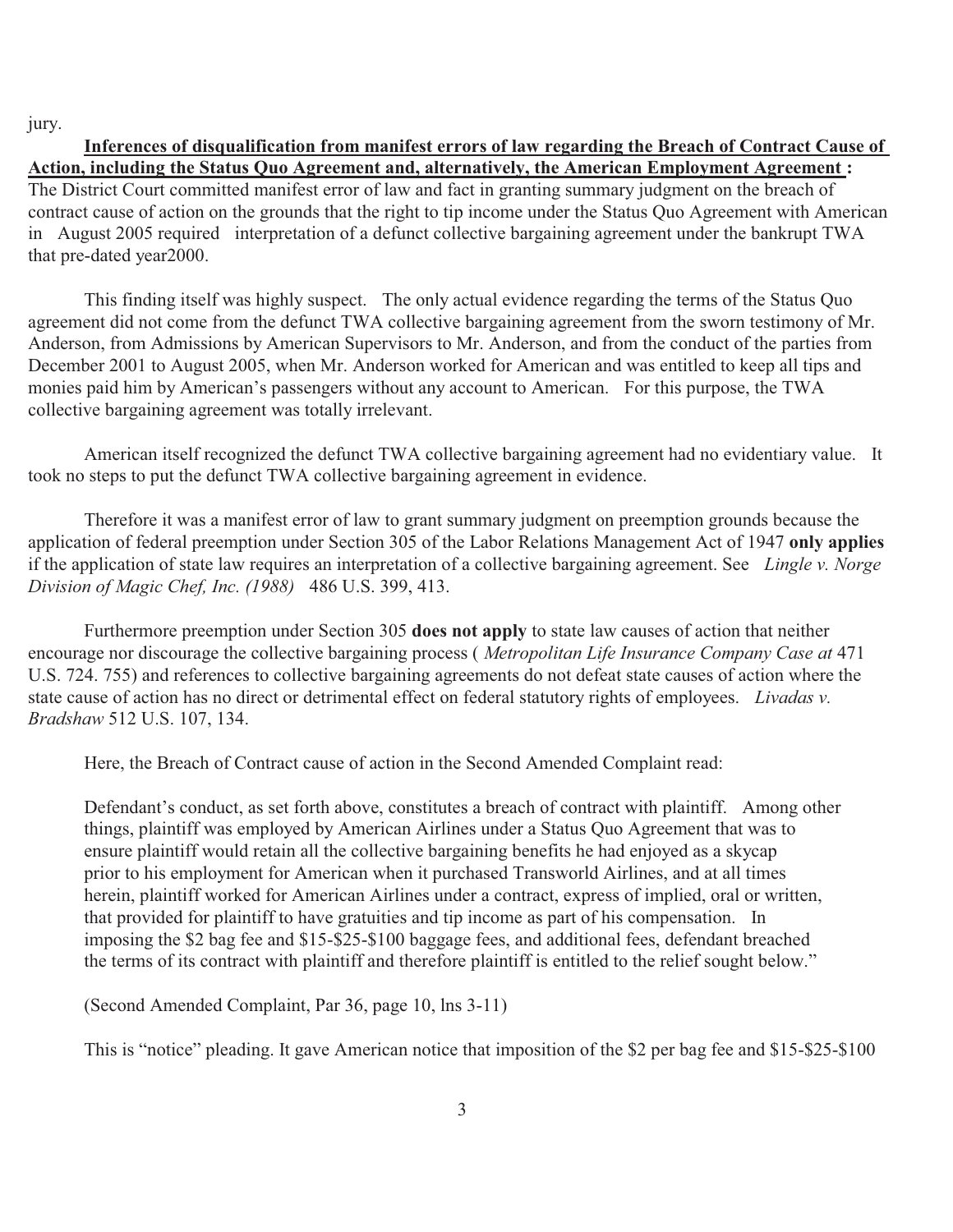baggage fee and additional fees breached Mr. Anderson's right to keep all tips and monies paid him by passengers without accounting by American under (1) the Status Quo Agreement and (2) alternatively under Mr. Anderson's employment contract with American.

Unless American put the language of the defunct TWA collective bargaining agreement before the Court, the Court would no basis to determine if the Status Quo Agreement itself required interpretation of any phrase in the TWA collective bargaining agreement.

In other instances involving Status Quo agreements, "the inquiry is not one which looks to the parties' collective bargaining agreement; instead, the act requires an objective determination of the actual status quo." *International Association of Machinists and Aerospace Workers v. Aloha Airlines, Inc.* 776 F. 2d 812, 816 (9<sup>th</sup> Cir. 1985). There the distinction between a Status Quo Agreement and a collective bargaining agreement arose under Section 6 of RLA, 45 U.S.C 156. Here, the Status Quo Agreement was an incident of negotiating the purchase of TWA by American Airlines.

Here, the evidence of the "objective actual provisions" of the Status Quo Agreement included the following: (1) Mr. Anderson's testimony that he was entitled to keep all tips and monies received curbside for his services without accounting to American until his retirement, Anderson sworn Affidavit, Opposition Exhibit No. 1; (2) The working conditions of Mr. Anderson at American from December, 2001 to August, 2005; (3) The admission of American supervisor, Ron Olsen, Opposition Exhibit No. 4, page 39 ln 8 - 23 page 52, ln 4-24;; (4) The American Airlines adjusted seniority date, Opposition Exhibit No; 1; and (4) Anderson Deposition Testimony, Opposition Exhibit No. 4. **Nothing required any interpretation of the defunct TWA collective bargaining agreement.**

Here, as in all notice pleadings, the legal and factual issues were flushed out during the litigation, and in the proposed Jury Instructions submitted by plaintiff Anderson, as well as defendant American. The actual proposed jury instructions are in the record, and may be judicially noticed by this Court as an incident to this letter. **Neither American nor Mr. Anderson proposed any jury instruction that required any interpretation of the defunct TWA collective bargaining agreement.** Instead, the jury instructions regarding breach of contract that were submitted by both parties relied on standard jury instructions when there are disputes regarding the formation of a contract based on the conduct of Mr. Anderson and American.

**Inferences of disqualification from egregious manifest errors of fact regarding the Breach of Contract Cause of Action, including the Status Quo Agreement, and alternative American Employment Agreement:** First, the Court concluded that Mr. Anderson had not identified any right to keep tip income under the Status Quo Agreement apart from the defunct TWA collective bargaining agreement (*Order,* page 10, ln 20 to page 11, ln 4). Then, the Court relied entirely on American's representations (*Order,* page 11, ln 5-19). This was egregious manifest error of fact because it ignored the following:

(a) The Status Quo Agreement did not arise out of the defunct collective bargaining agreement; It arose out of the purchase of TWA by American when TWA filed for bankruptcy. (Anderson Opposition to Summary Judgment, page 3; Anderson Affidavit No. Exhibit No 1; Anderson Deposition Testimony, Exhibit No. 4, page 40, 9.21);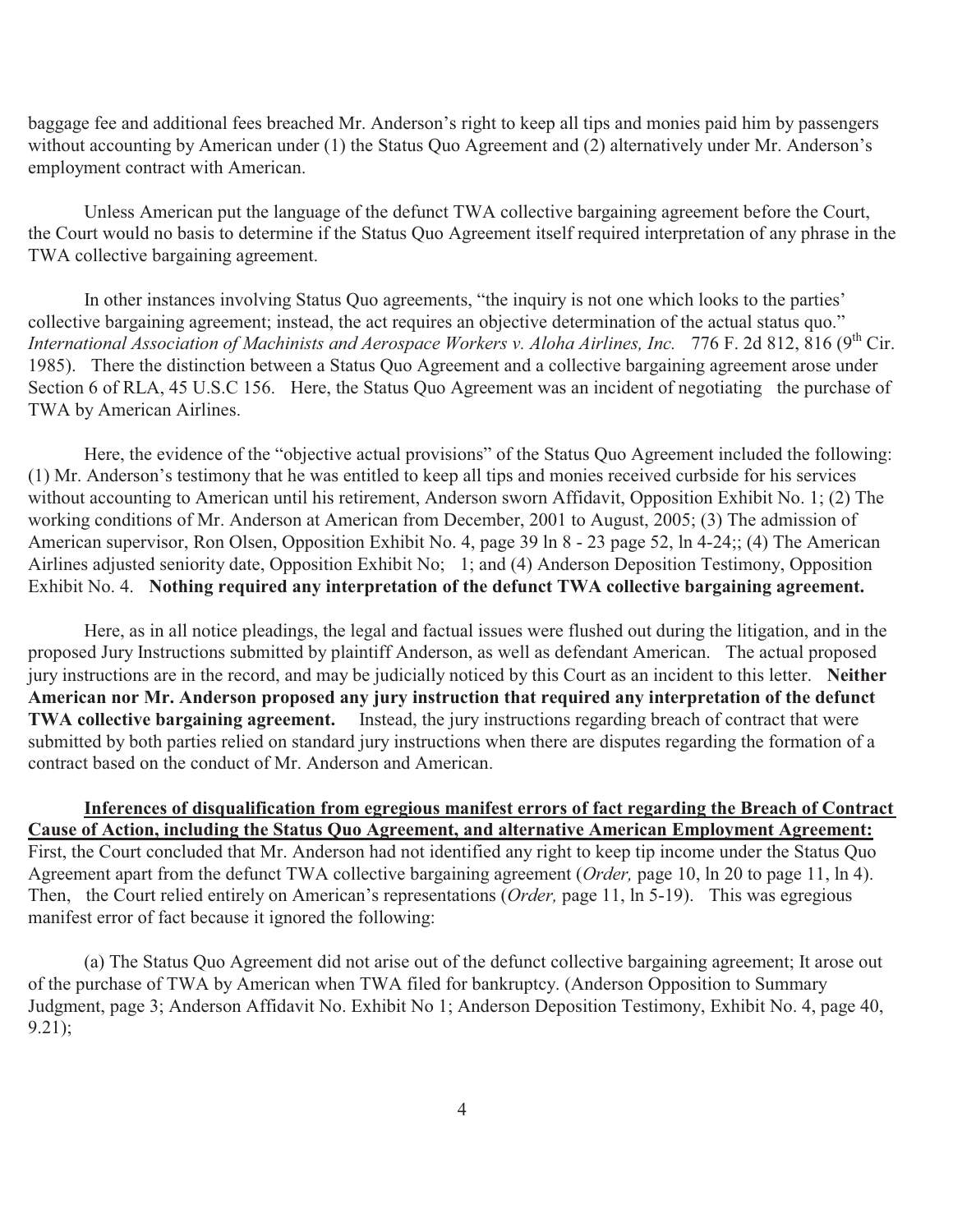(b) Anderson's documented seniority date under the Status Quo Agreement was traced solely to a document, dated August 29, 2001, totally independent of any defunct TWA collective bargaining agreement (Opposition, page 3-4, Anderson Affidavit, Exhibit No. 1);

( c ) American itself had taken the position that Anderson's employment with American was governed entirely by a contract that Anderson signed with American in 2001 evidenced by American's personnel package with Anderson. (Opposition, page 4; Opposition Exhibit No. 4);

(d) Anderson documented the existence of the Status Quo Agreement with American by admissions from American's supervisors, not based on interpretation of the defunct TWA collective bargaining agreement (Opposition page 4; Opposition Exhibit No. 4, pages 38-39);

(e) In consideration for the ability to work under the Status Quo agreement to keep all tips and monies paid to Anderson by America costumers without account to American, Anderson and other skycaps from TWA were not allowed to transfer to other locations, or other available jobs (Opposition, page 5, Anderson Affidavit, Opposition Exhibit No. 1; Anderson Deposition Testimony, Opposition Exhibit No. 4, pages 66, and 69-70). In other words, the terms of the Status Quo Agreement were totally independent of the defunct TWA collective bargaining agreement;

(f) From December 20, 2001 to August 15, 2005, Anderson worked under the terms of the Status Quo Agreement, or under the alternative Employment Agreement with America. The actual working conditions under these agreements from December 20, 2001 to August 15, 2005 included keeping all tips and monies paid to Anderson by American's costumers without any account to American (Opposition, page 5)

(g) In August, 2005, when American implemented the \$2 bag fee, Anderson refused to sign papers presented by American because he explained to his supervisors the papers violated his Status Quo Agreement that allowed him to keep all tips and monies paid by American customers without any account to American (Opposition, page 5, Anderson Affidavit, Opposition Exhibit No. 1; Opposition Exhibit No. 7)

In each instance, when the District Court ignores the actual evidence of the Status Quo Agreement and alternatively, the Employment Agreement with American with regard to tip income in favor of a legal fiction (the need to interpret a defunct TWA collective bargaining agreement) in this manner, there is a strong inference that try as it might like, the Court was looking for justification to uphold its prejudgments unrelated to what the actual obligation of the law require.

**The same inferences arise from manifest errors of law and facts regarding other causes of action.** Here, the Court argued that plaintiff's attorney agreed that American was entitled to implement the baggage fee as if

that were a legal defense. This was a very limited response to a limited question from the court, limited in recognition of American's right to impose a bag fee, that did not unlawfully divert tip income to American, for which Anderson would be entitled to damages as the non-breaching party. In fact, the court makes it appear to look like Mr. Anderson's attorney thought American's actions wee proper, which in fact, Mr. Anderson's attorney sought injunctive identified the law and facts that supported injunctive relief.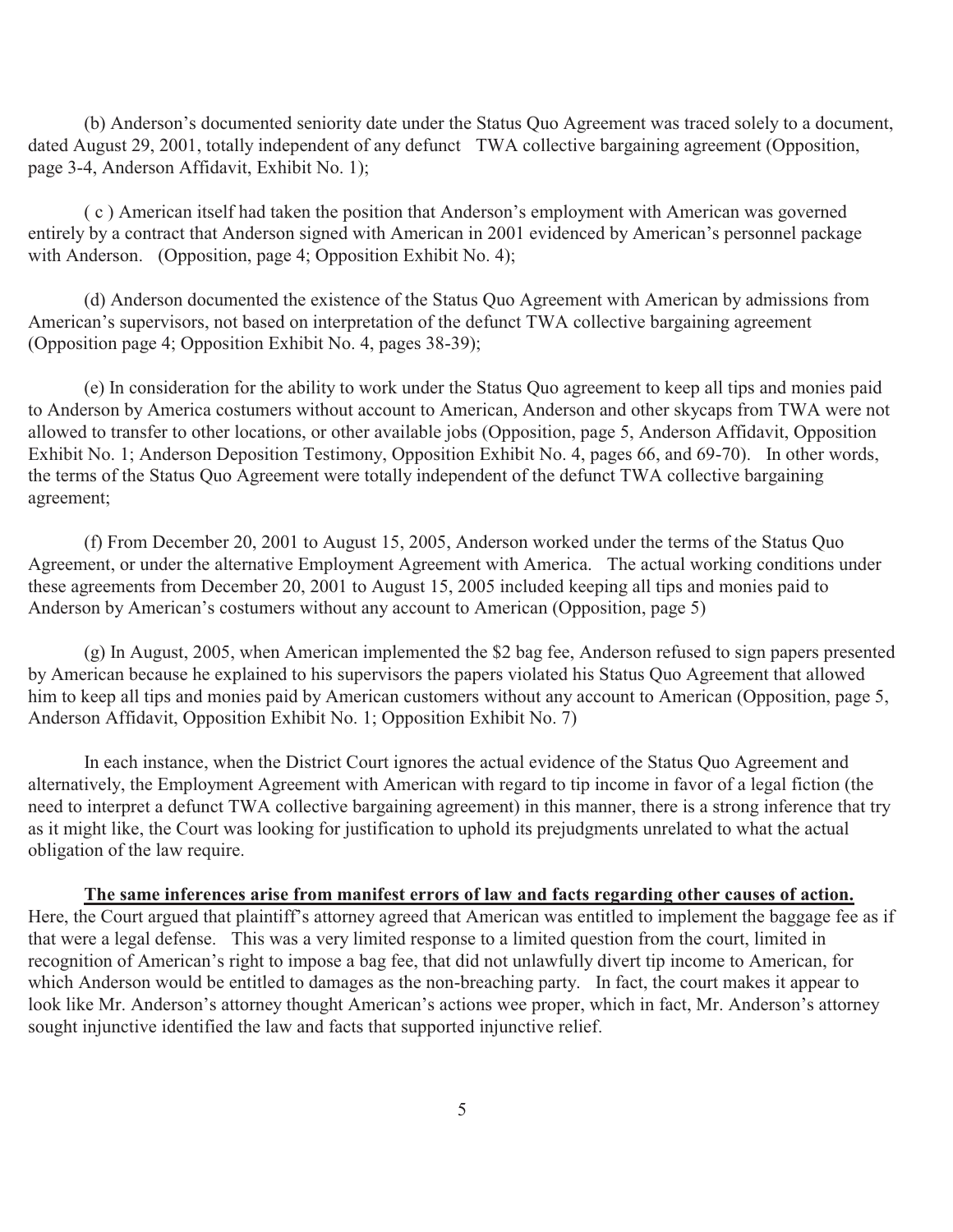Breach of duty of good faith and fair dealing: Here, American contended it had a right to change the terms of the contract, i.e. to implement the baggage fee. So, there was no section 305 preemption argument. Instead, plaintiff brought to the Court's attention the duty of American to exercise good faith and fair dealing when it applies a discretionary right to impose baggage fees, and the manner in which it imposes them, citing *Carma Developers (Cal. Inc. v Marathon Development California, Inc.* (1992) 2 Cal. 4<sup>th</sup> 342, 371-372. The illustration with the baggage fee signs was but one illustration of a factual dispute regarding American's breach of its duty of good faith and fair dealing to implement a baggage fee system in a way that did not deprive skycaps of the benefit of their contract to handle curbside baggage for American.

California Labor Code Section 351: The Court granted summary judgment to allegations of unlawful tip diversion on grounds that Section 351 did not create a private right of action. Then, the Court ignored the actual substantive provisions of Section 351, and the case law that interpreted it, and the fact that these violations of Section 351 are predicates to unfair competition cause of action under Business and Profession Code Section 17200, which extends to (1) "any unlawful, unfair, or fraudulent business act or practice, and unfair, deceptive untrue and misleading advertising" and (2) schemes to divert tip and gratuity income in violation of Section 351 with an express purpose of preventing fraud upon the public in connection with the practice of tipping.

These prohibitions extend to misleading signage regarding the baggage fee in relation to tip income. Section 351 through Section 17200 imposes strict liability for these violations. For this purpose, it is not necessary to show that American intended to injury anyone with curbside signage that mislead the public or that anyone was mislead. It is only necessary to show that members of the public would likely be deceived by signs advertising bag fees, where the disclaimer regarding tip was so small it cannot be read by the average traveler, or placed on the bottom where it is least likely to be seen.. *Searle v. Wynam International, Inc.* (2002) 102 Cal. App. 4<sup>th</sup> 132. Even this Court was deceived by American's signage.

Interference with economic relations Both parties submitted proposed jury instructions to the court on this cause of action. These instructions set forth the requirements of law, and the remaining issues were factual issues for the jury not the court. Here, American passengers that use curbside services are a defined group of people. Not only as a generic group, but because of the recurring relationship between skycaps and passengers. At most, this raised issues for a jury to decide under appropriate instructions, not for the court to take away from a jury.

Quantum meruit - unjust enrichment: "Quantum meruit refers to an obligation created by law without regard to the intentions of the parties in "situations in which one person is accountable to another on the ground that otherwise he would unjustly benefit or the other would suffer loss." *California Emergency Physicians Medical Group v. PacificCare of California Inc.* (2003) 111 Cal. App. 4<sup>th</sup> 1127. "A person who has been unjustly enriched at the expense of another is required to make restitution" Restatement, Restitution, Section 1). This means, that one person should not be permitted to unjustly enrich himself at the expense of another, but should be required to make restitution of benefits received, retained, or appropriated, where it is just and equitable that such restitution should be made, and where making restitution does not violate or frustrate law, or public policy. This obligation rests on all persons, natural and artificial, independent of any express contract. *Lucky Auto Supply v. Turner* (1966) 244 Cal. App. 2d 872, 885; *Dinosaur Development, Inc. V. White* (1989) 216 Cal. App. 3d 1310.

Here, the court committed manifest error of law and fact when it granted the summary judgment where the